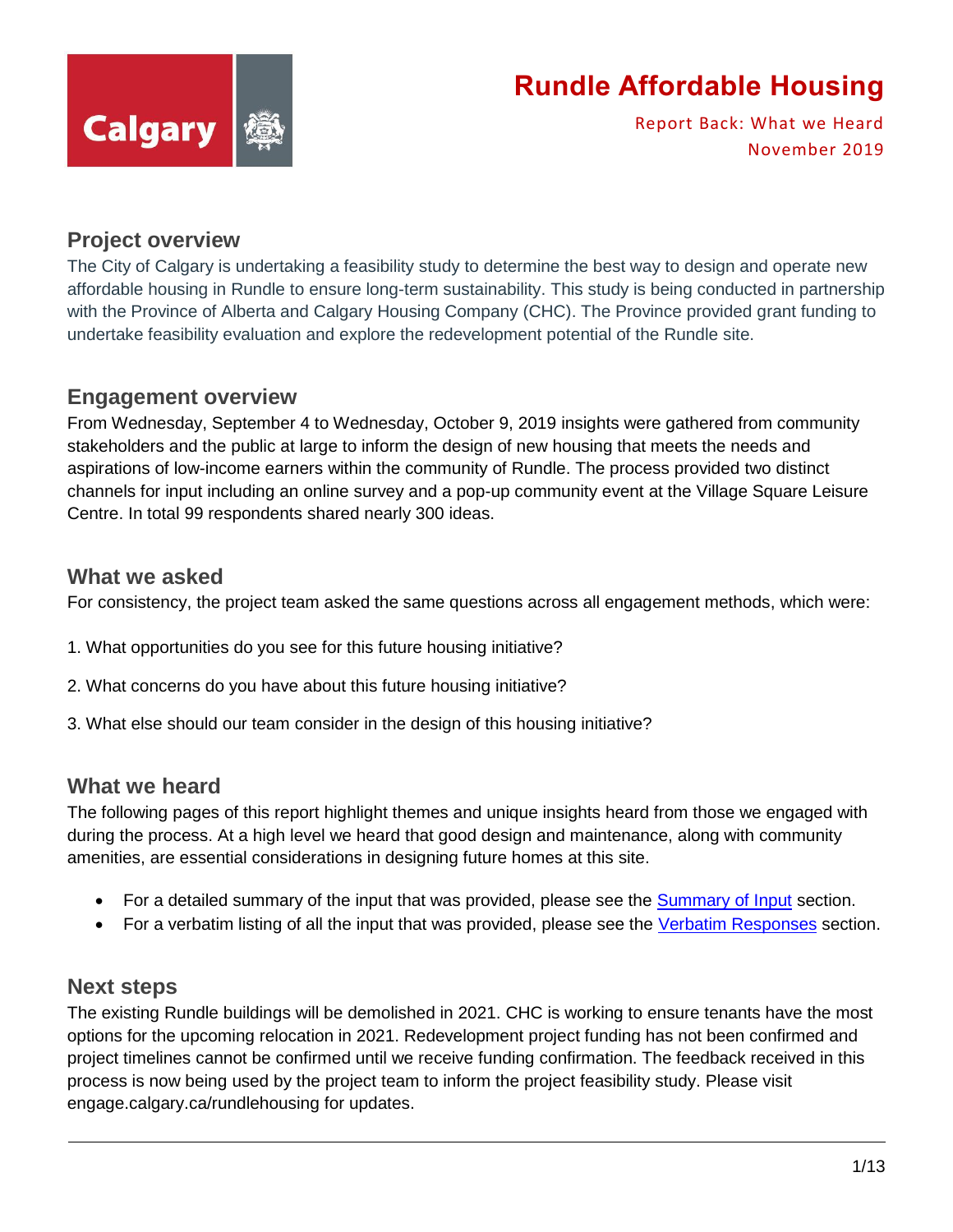

Report Back: What we Heard November 2019

### <span id="page-1-0"></span>**Summary of Input – Key Themes**

The table below describes prominent themes and ideas which surfaced from the community during the Rundle Affordable Housing engagement from September 4 through October 9, 2019.

| <b>Urban Design</b>                  | Many participants listed walkability, proximity to amenities as well<br>as the what the development could look like as being crucial<br>design elements to consider. Participants want residents and<br>neighbours to have opportunities for connection with each other<br>through neighbourhood amenities. They shared comments such<br>as:<br>"A space for BBQs, corn roasts. Currently missing a place to<br>meet neighbours"<br>"Not such large complexes that look dark"<br>$\bullet$<br>"Walkable neighbourhood"<br>"Close to a lot of amenities; people can go without car"<br>$\bullet$<br>"Tie it into the community and create a possible retail hub<br>within the development with small grocers, coffee shops,<br>butcher, etc"                                                                                                              |
|--------------------------------------|----------------------------------------------------------------------------------------------------------------------------------------------------------------------------------------------------------------------------------------------------------------------------------------------------------------------------------------------------------------------------------------------------------------------------------------------------------------------------------------------------------------------------------------------------------------------------------------------------------------------------------------------------------------------------------------------------------------------------------------------------------------------------------------------------------------------------------------------------------|
| <b>Maintenance and</b><br>management | There were mixed reviews on the previous maintenance of the<br>homes at Rundle. How the buildings are operated and<br>maintained in the future will be under scrutiny, but participants<br>offered the following comments around what goes into a well kept<br>development:<br>"CHC has been responsive to neighbour issues"<br>٠<br>"Like the current status of affordable housing - mixed income<br>$\bullet$<br>housing"<br>"Enforcement of tenant rules"<br>$\bullet$<br>"Long term, it would be nice if the City/CHC could partner on<br>$\bullet$<br>maintenance"<br>"I used to live in Calgary housing & I was so happy until my<br>$\bullet$<br>apartment was infested with mice and bed bugs for many<br>years and then I had to leave"<br>"When people take pride in their community, they are more<br>$\bullet$<br>likely to take care of it" |
| <b>Building and Unit Design</b>      | The size and function of the new development is important to<br>people. Some shared past negative experiences, but most have<br>a better vision for the future.                                                                                                                                                                                                                                                                                                                                                                                                                                                                                                                                                                                                                                                                                          |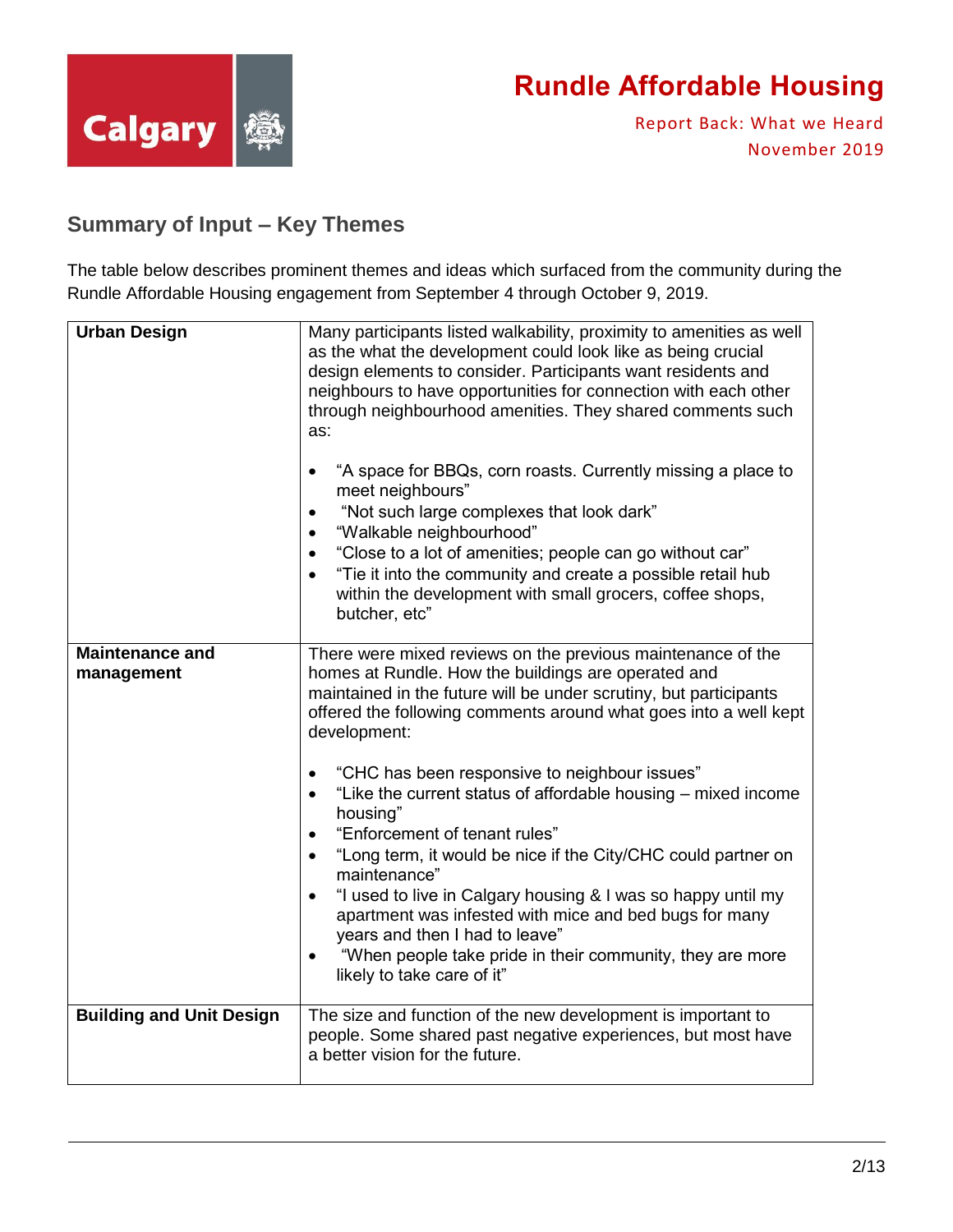

|                                                | "Design the buildings to encourage the tenants to take care of<br>$\bullet$<br>the building"<br>"Ensure the building enhances the neighbourhood and adds<br>$\bullet$<br>beauty"<br>"Units not taller than 3 storeys"<br>$\bullet$<br>"Not too high so that it blends in with the community"<br>$\bullet$<br>"More than 1 (at least 2) entrance in/out site"<br>$\bullet$<br>"It will be too focused on the nuclear family and the low<br>$\bullet$<br>income/disadvantaged will get pushed out of the project"                                                                                                                                                                                                                                                                                                                                                                                                                                                                                                                                                                       |
|------------------------------------------------|---------------------------------------------------------------------------------------------------------------------------------------------------------------------------------------------------------------------------------------------------------------------------------------------------------------------------------------------------------------------------------------------------------------------------------------------------------------------------------------------------------------------------------------------------------------------------------------------------------------------------------------------------------------------------------------------------------------------------------------------------------------------------------------------------------------------------------------------------------------------------------------------------------------------------------------------------------------------------------------------------------------------------------------------------------------------------------------|
| <b>Parks and Open Space</b>                    | Many participants shared ideas about the on-site amenities they<br>believe are crucial to a successful project. Community comments<br>emphasized the need for access to green and open spaces for<br>people of all ages.<br>"Green space is important for families"<br>$\bullet$<br>"Playgrounds on the site"<br>$\bullet$<br>"Central park for playing/amenity space"<br>$\bullet$                                                                                                                                                                                                                                                                                                                                                                                                                                                                                                                                                                                                                                                                                                   |
|                                                | "Play spaces at the centre of the site"<br>$\bullet$<br>"Park/parkette in the centre of the space"<br>$\bullet$                                                                                                                                                                                                                                                                                                                                                                                                                                                                                                                                                                                                                                                                                                                                                                                                                                                                                                                                                                       |
| <b>Community Perceptions</b><br><b>Parking</b> | Respondents had differing understandings of the impact of<br>affordable housing on communities. Some respondents were<br>concerned about the potential for increased crime and disrepair,<br>while others were more positive about the potential benefits.<br>"Density - brings more crime to area; Rundle has had<br>$\bullet$<br>numerous shootings in the 5 years"<br>"Changing the narrative of affordable housing to unlock<br>$\bullet$<br>funding"<br>"Lower income districts create inferior school populations and<br>$\bullet$<br>schools are not as effective in their education outcomes (e.g.,<br>Swanson does not have an active parent council)"<br>"Think of affordable housing as slums, but this doesn't seem<br>that bad"<br>"Move this low income housing to some of the more desirable<br>places to live in Calgary. You're going to make our area a<br>slum"<br>"more people to get off street, the better"<br>"CHC could create good neighbour events (BBQs, picnics,<br>$\bullet$<br>$etc)$ "<br>It was requested by participants that the site offers enough |
|                                                | parking. The key concern was that without ample parking,<br>additional cars might congest the surrounding street parking.                                                                                                                                                                                                                                                                                                                                                                                                                                                                                                                                                                                                                                                                                                                                                                                                                                                                                                                                                             |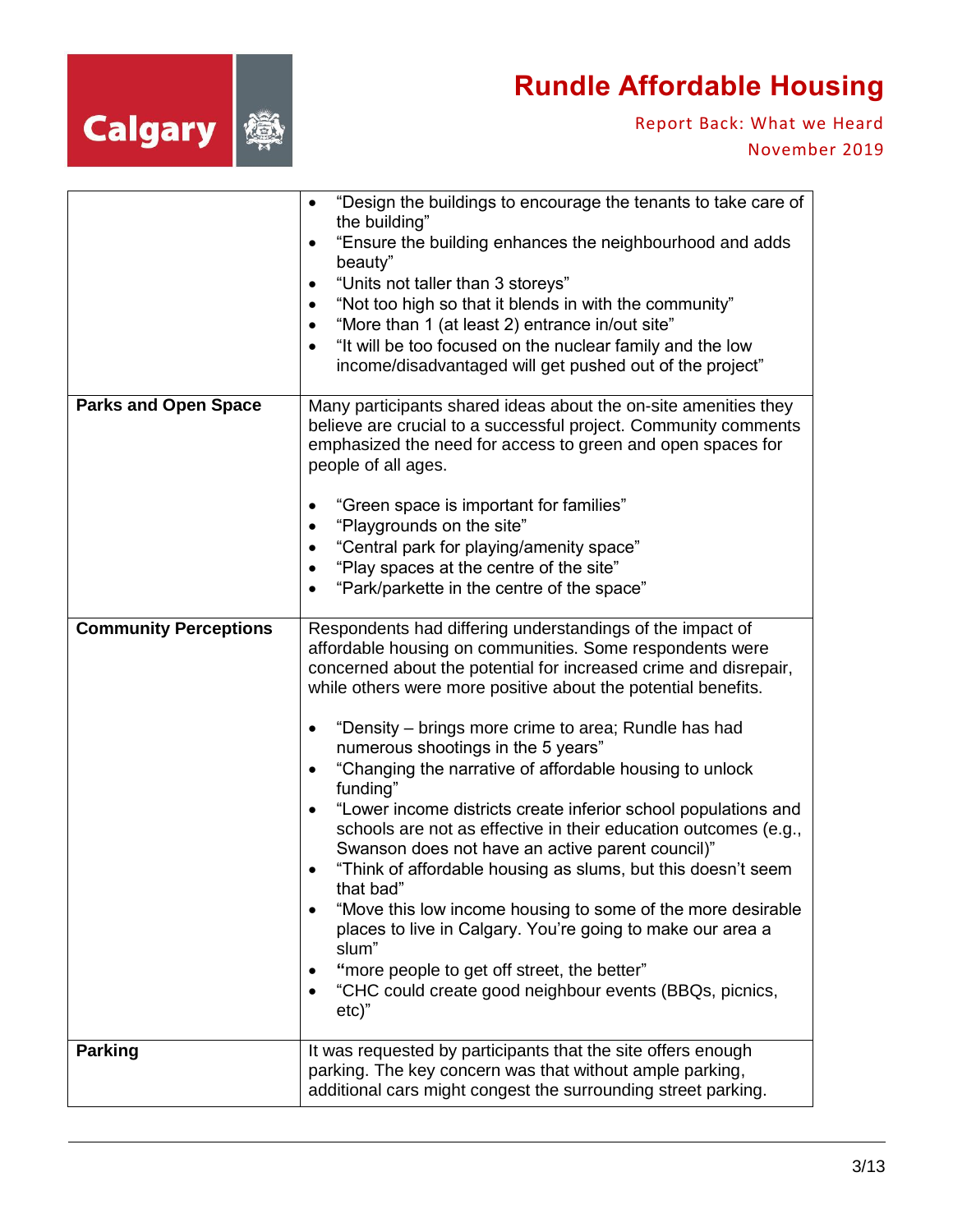

<span id="page-3-0"></span>

| <b>Building on Existing</b><br><b>Strengths</b> | "Parking for 145 + visitors"<br>$\bullet$<br>"Enough on-site parking"<br>"Parking - too many cars for surface parking only;<br>$\bullet$<br>underground, on top"<br>"Sufficient parking to address the amount of new tenants"<br>$\bullet$<br>"Crowded parking - spaces issues"<br>$\bullet$<br>"May need underground parking with increased density"<br>$\bullet$<br>"Probably need less parking because close to everything"<br>Much of the overall feedback spoke to the existing assets within<br>the community and Rundle Manor. Many spoke to the location<br>having great walking access to amenities and transit. Some<br>shared their satisfaction with the Manor's intended role of hosting |
|-------------------------------------------------|-------------------------------------------------------------------------------------------------------------------------------------------------------------------------------------------------------------------------------------------------------------------------------------------------------------------------------------------------------------------------------------------------------------------------------------------------------------------------------------------------------------------------------------------------------------------------------------------------------------------------------------------------------------------------------------------------------|
|                                                 | a mixed income development and believe it supports the vibrancy<br>of the community.<br>"Rundle has easy access to everything"<br>$\bullet$<br>"Love the ball court"<br>"Walkable community exists"<br>"None [concerns]. Good site. Most conveniences and transit<br>$\bullet$<br>stations nearby"<br>"Like the current status of affordable housing - mixed income<br>$\bullet$<br>housing"<br>"Likes the existing structure, would want same"<br>٠<br>"Close to a lot of amenities; people can go without car"                                                                                                                                                                                      |
| <b>Safety</b>                                   | Safety was raised as it pertains to Rundle Manor residents and<br>neighbours alike. Much of the emphasis however, was put on<br>opportunities to improve the safety of the children who live and<br>play on the site.<br>"Always dark in the park behind"<br>"Inner courtyard for kids or place where they don't go out into<br>$\bullet$<br>traffic"<br>"The chain link fence around the manor means kids go out<br>$\bullet$<br>into busy street to retrieve it from next door - NOT SAFE"<br>"Nice place for kids to play street hockey (off of street)"<br>$\bullet$<br>"Pedestrian safety; have already had deaths at 26 Ave"                                                                    |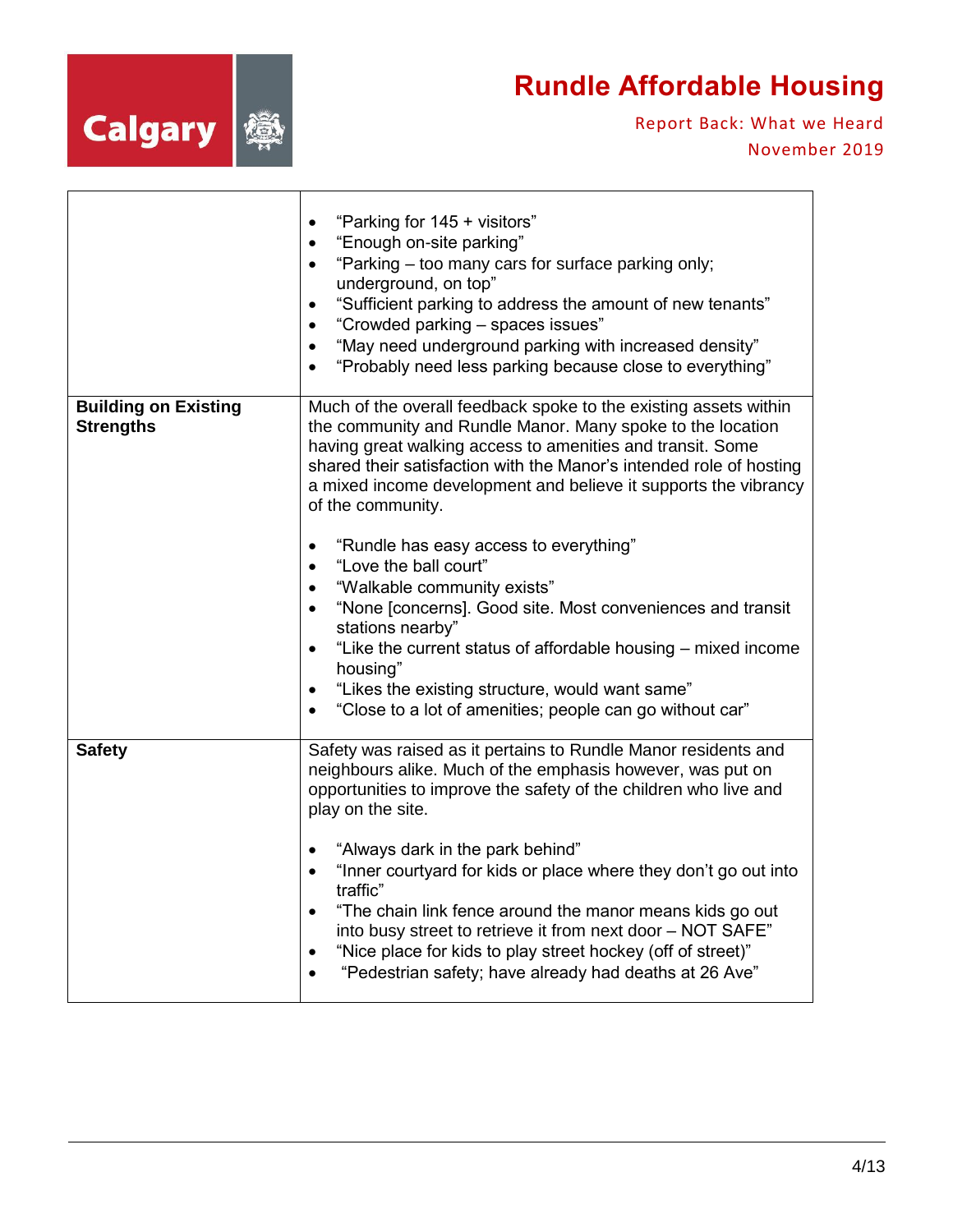

Report Back: What we Heard November 2019

### **Verbatim Comments**

#### **What opportunities do you see for this project?**

- it's really great idea, especially new immigrants will be benefit
- also please let the people know through the community
- good. Many opportunities for people in need, especially from the recent downtown in Alberta economy
- very good potential for expansion
- community space for families in the complex
- nice place for kids to play street hockey (off of street)
- playgrounds on the site
- get mixed diversity
- keep well maintained
- potential to increase value
- probably need less parking because to close to everything
- central park for playing/amenity space
- CHC could create good neighbour events (BBQs, picnics, etc)
- playground and green space for the kids
- a space for BBQs, corn roast. Currently missing a place to meet neighbours
- play spaces at the centre of the site
- easy access to the school to the east
- design the buildings to encourage the tenants to take care of the building
- families who are starting out
- long term, it would be nice if the City/CHC could partner on maintenance (talk to Heritage Villa)
- picnic tables and play grounds. Keep it nice
- landing place. This will help societies to integrate into communities easier
- like that it's mixed income!
- thoughtful design. Trees. Eyes on street
- make pass through for access to school
- consider traffic calming in the area
- need elevators for levels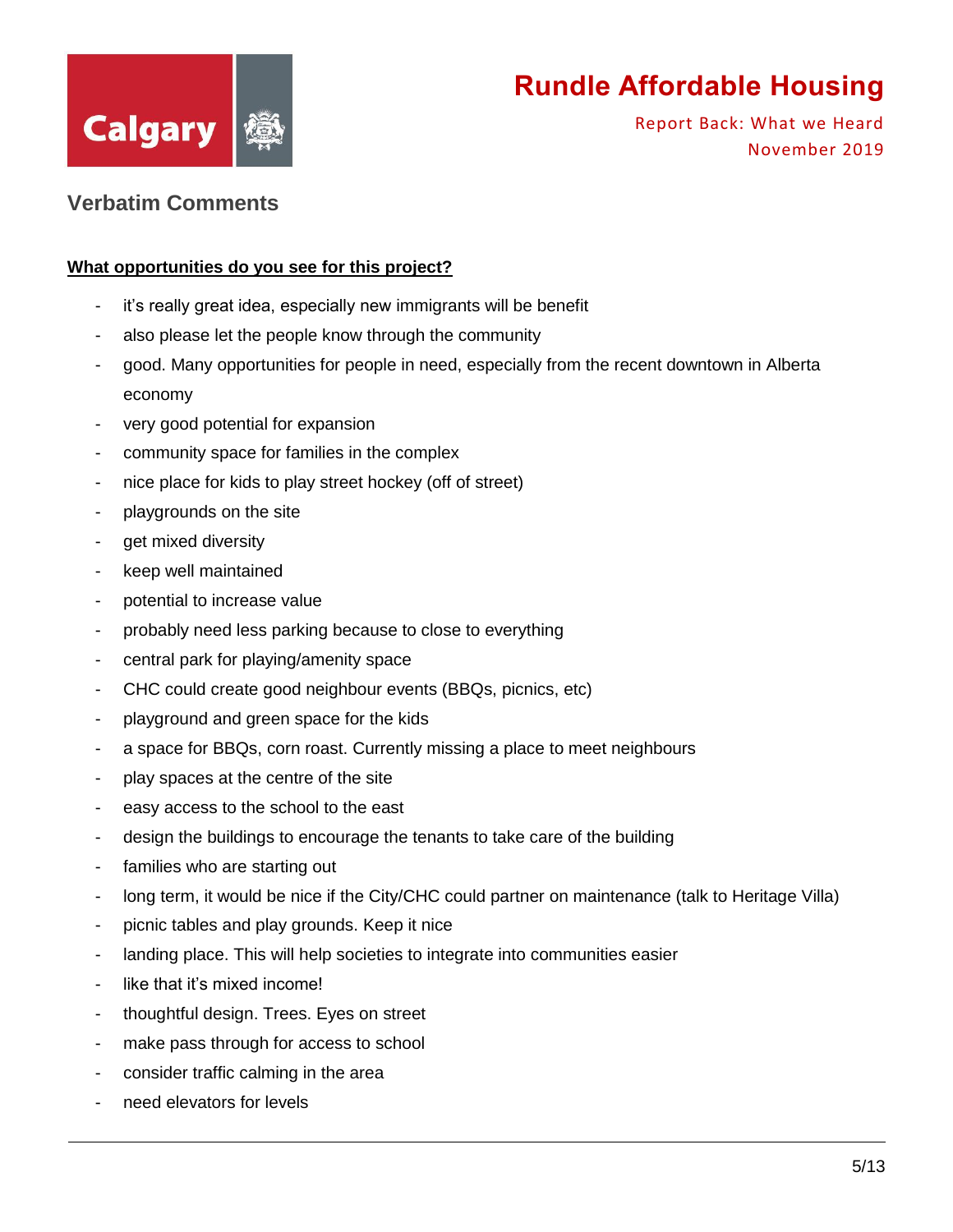

- park/parkette in the centre of the space
- increase green space in the neighbourhood
- include some nice design elements
- a place to play where little ones can play with their parents can watch
- will rent control come back to Calgary?
- may need underground parking with increased density
- family housing with school
- children safety (soccer)
- would like on site property manager
- make a community in the complex
- more people to get off street, the better
- make a pass entrance (instead of fence)
- likes the existing structure, would want same
- needs a good set of rules for development
- 5 stories at max. built form
- better signage for garbage
- changing the narrative of affordable housing to unlock funding
- a place to meet the neighbours
- space for kids to get to know each other
- it would be nice to have picnic area
- create neighbourhood programming for the complex
- like the current status of affordable housing mixed income housing
- someone overseeing to control rental setting
- missing management would like to see management
- more need for single bedrooms
- keep Rundle Manor name
- to be safer. Better fences (wooden)
- nice looking place to entice people to keep it looking nice
- brick on the façade is a welcomed material
- direction unit signage
- per [staff member name removed] gave me the info. I totally agreed to help those people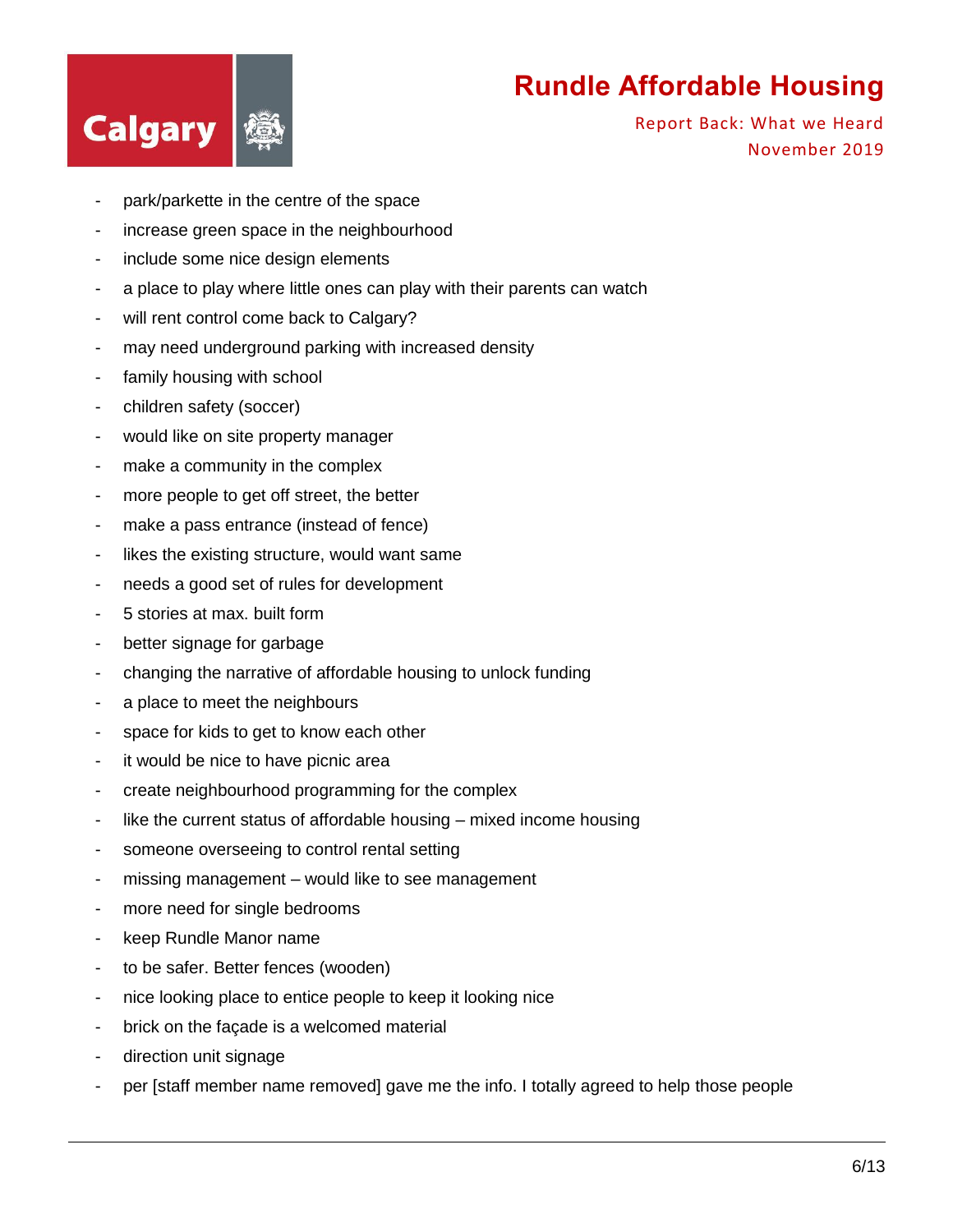

- like vetrans 36 St  $NE$  build a community
- Its location is excellent; creating playground space, community rooms to be used on-site would be great; close to all amenities, great schools, hospital, sports, perhaps locate what used to be a Hull Patch Project on-site to aid with access.
- I hope to see more spaces for disabled and elderly occupants. And single disadvantaged people. Families are important but so are single people. It would be nice to see space for unconventional families as well.
- if economically feasible, include solar power and/or heat in the design (is LEEDS a posible target?); use sustainable, environmentally-friendly building materials and methods
- It will house more people but there will be no place for people to park their cars.
- Opens A Brand New Opportunity For Others Looking For Low Cost Housing In Calgary.
- Everything up to code
- Involve private investment/developers for mixed-use market + affordable housing mix.
- can make modern nice apartments
- mixed housing
- move this low income housing to some of the more desirable places to live in Calgary. You're going to make our area a slum.
- A modular off-site construction may aid in speeding up the process and seems to be an approach on other affordable housing projects in the City. The mixed use aspect is a good feature and may also offer opportunities for residents as live/work ops.
- Solar panel to lower the cost of electricity. Green house for planting vegetables or anything year round. And place that they can have animals like chickens for eggs or pigs.
- Tie it into the community and create a possible retail hub within the development with small grocers, coffee shops, butcher, etc.
- I see the biggest opportunity is to select a design that provides good quality living environment that is right sized but also provides quality, safe common areas for outdoor use. The model if successful could then be adopted at other locations.
- The city keeps building "affordable housing" instead of building housing. The fact that 40 year old homes are not worth fixing tell me they weren't build well to begin with. instead of focusing on the affordability focus on the quality.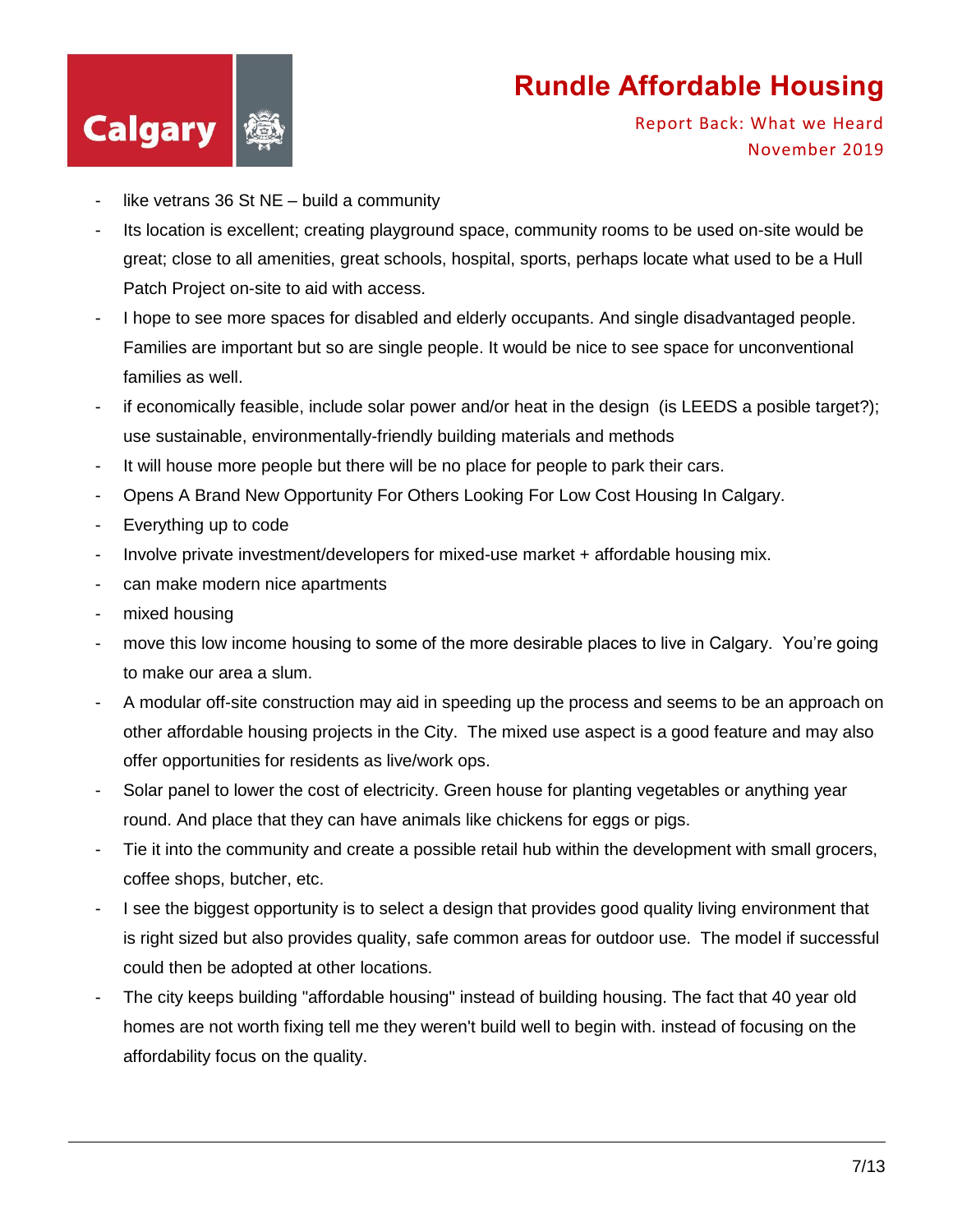

Report Back: What we Heard November 2019

- mixed use, affordable housing, CRUs as part of development, medium density at least 3-6 storey comprehensive development with amenity spaces

#### **What concerns do you have regarding the site?**

- Calgary NE
- none. Good site. Most conveniences and transit stations nearby
- I used to live in Calgary housing & I was so happy until my apartment was infested with mice and bed bugs for many years and then I had to leave
- Appearance is good
- Well managed
- Enforcement of tenant rules
- Crowded parking space issues
- Congestion on 36 street. Only 3 crossovers 26 Ave, 36 Ave Rundle
- Pedestrian safety, have already had deaths at 26 Ave
- density brings more crime to area, Rundle has had numerous shootings in the 5 years
- lower income districts create inferior school populations and schools are not as effective in their education outcomes (e.g., Swanson does not have an active parent council)
- higher car density creates a safety hazard. Fire trucks and ambulances are severely impeded now in an emergency during rush hour
- shortcut to get to school
- put parking along street no neighbours
- parking issues now
- 75 units is lots
- not enough play space for children (no gate to school)
- chain link fence removed so wooden fence broken
- housing's short life cycle is disappointing
- concerns about homeless moving in when units empty
- property value may decrease with high density
- wants reassurance that the City will help when needed
- keep it family-oriented as much as possible
- orient E-W to limit impact on neighbours to the north
- construction is a concern if all at once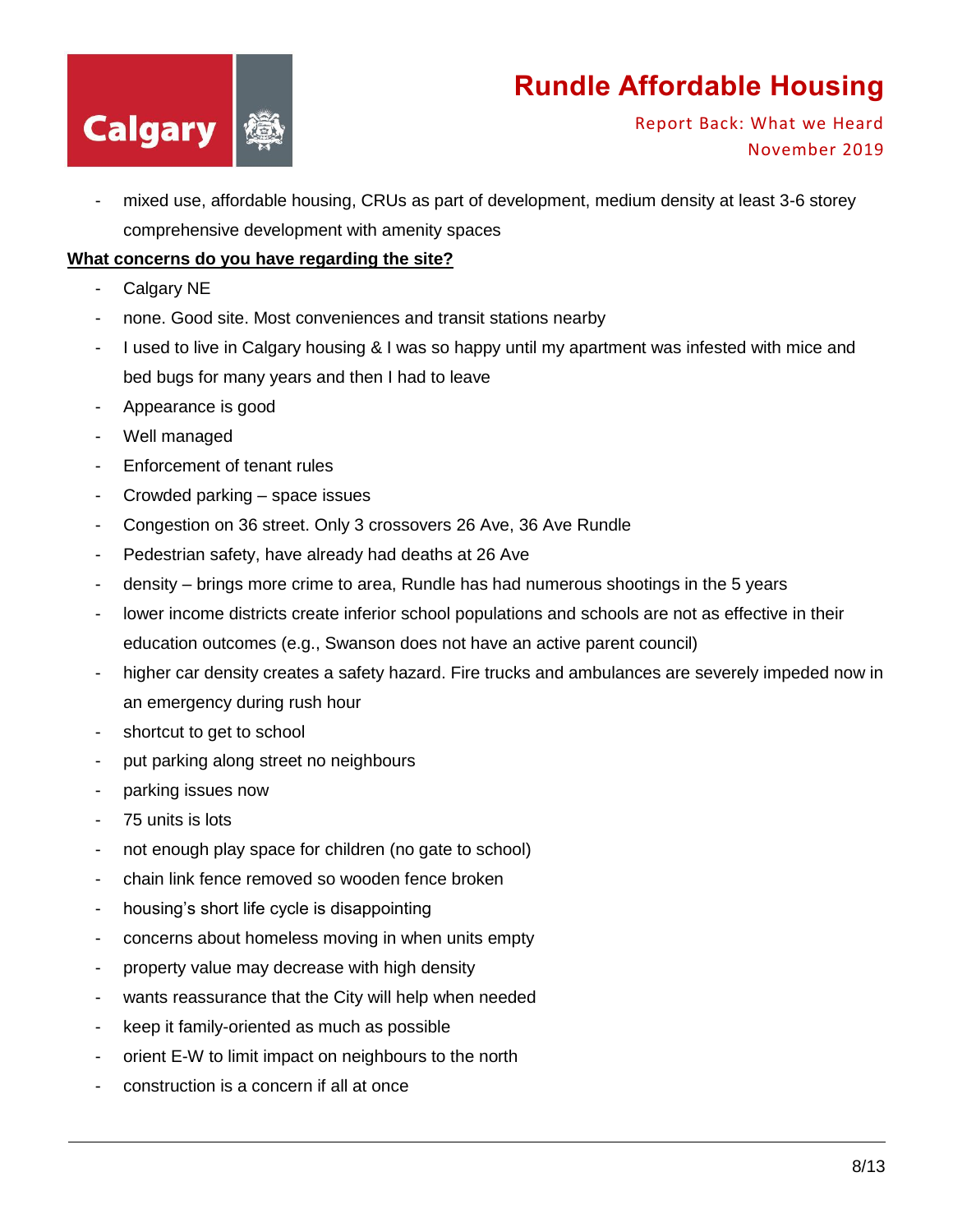

- don't want it to look like Forest Lawn
- 36 St already has lots of density
- passive fence entrance to park
- no flags for curtain! Keeping it looking nice
- bad experience with Calgary housing with mice and bed bugs
- worried about deterioration in rental
- concern about turnover
- lack of stability with rental units
- concern about traffic
- concern about shutting down schools because community will not have people
- aesthetics if worn seem easier to break into
- 145 units may be too many can we accommodate density?
- sufficient parking to address the amount of new tenants
- $-$  not 145 units  $=$  lots traffic
- parking too many cards for surface parking only; underground, on top
- the chain link fence around the manor means kids go out into busy street to retrieve it from next door – NOT SAFE
- units need to be monitored
- building height no more than 4-5 storeys
- consider on site parking
- not too tall 3 storeys is good
- None.
- It will be too focused on the nuclear family and the low income/disadvantaged will get pushed out of the project.
- Where will tthe current tenants go during the redevelopment? Will they have "dibs" to return when it is completed?
- What is the density of this new inititative compared to what currently exists on the site. Who is paying for the project? Will the residents be predominately people who are working or are they on social assistance?
- It will make current tenants homeless.
- Camera Security -Very Important That The Housing Project Has Video Surveillance At All Times...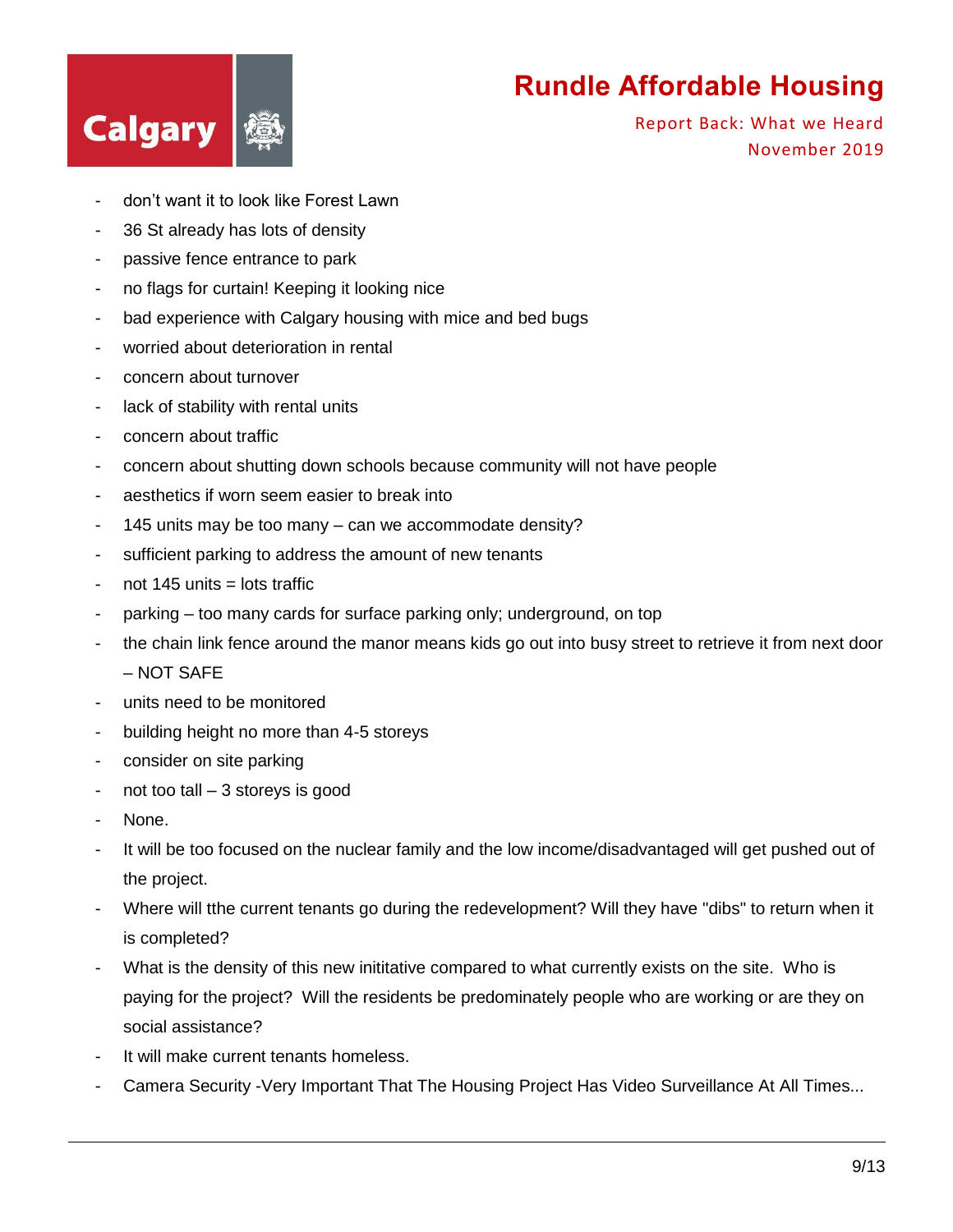

Report Back: What we Heard November 2019

- More outlets next to the kitchen sink
- Single use purpose "affordable" housing will more likely create/sustain a stigma and accordingly contribute to what some Calgarians unfairly consider NE Calgary as the "ghetto" with only immigrants.
- garbage and people with addictions
- nothing
- We have lived in Rundle for over 25 years and it was a nice place to live. Now we have to endure the planes flying overhead and now more low income and high crime. Rundle is already one of the lowest cost housing Communities in Calgary.
- Hopes that it won't become another "projects" that stigmatize affordable housing. A pride in the place they live should be paramount and the importance of urban design remain at the forefront as an overall improvement of the community and city.
- There should be more trees around the project not parking.
- It lacks maintenance and begins to look run down similar to the condition it's in currently.
- When people take pride in their community they are more likely to take care of it.
- Will there be accessible suites in this building?
- I'm concerned with the tendency that too often these are one-of projects and that these initiatives are not part of every neighbourhoods development guidelines. In clusion of affordable housing should be part of all development requirements.
- That these be more cheaply build, tear downs instead of home that are build to last.
- not enough affordable housing, want to see mix of affordable and market

#### **What do we need to consider as this site develops?**

- Access to the LRT. Immigrants will be struggling….. there life without own car, mainly they depends the **LRT**
- Opinions of neighbouring housing owners (single homes)
- Offering more houses
- Flood of applicants. May be overwhelming in the future
- Currently I have seen no community spirit with the current multi housing development. This project will not improve it.
- concerns about opioids in community nearby green space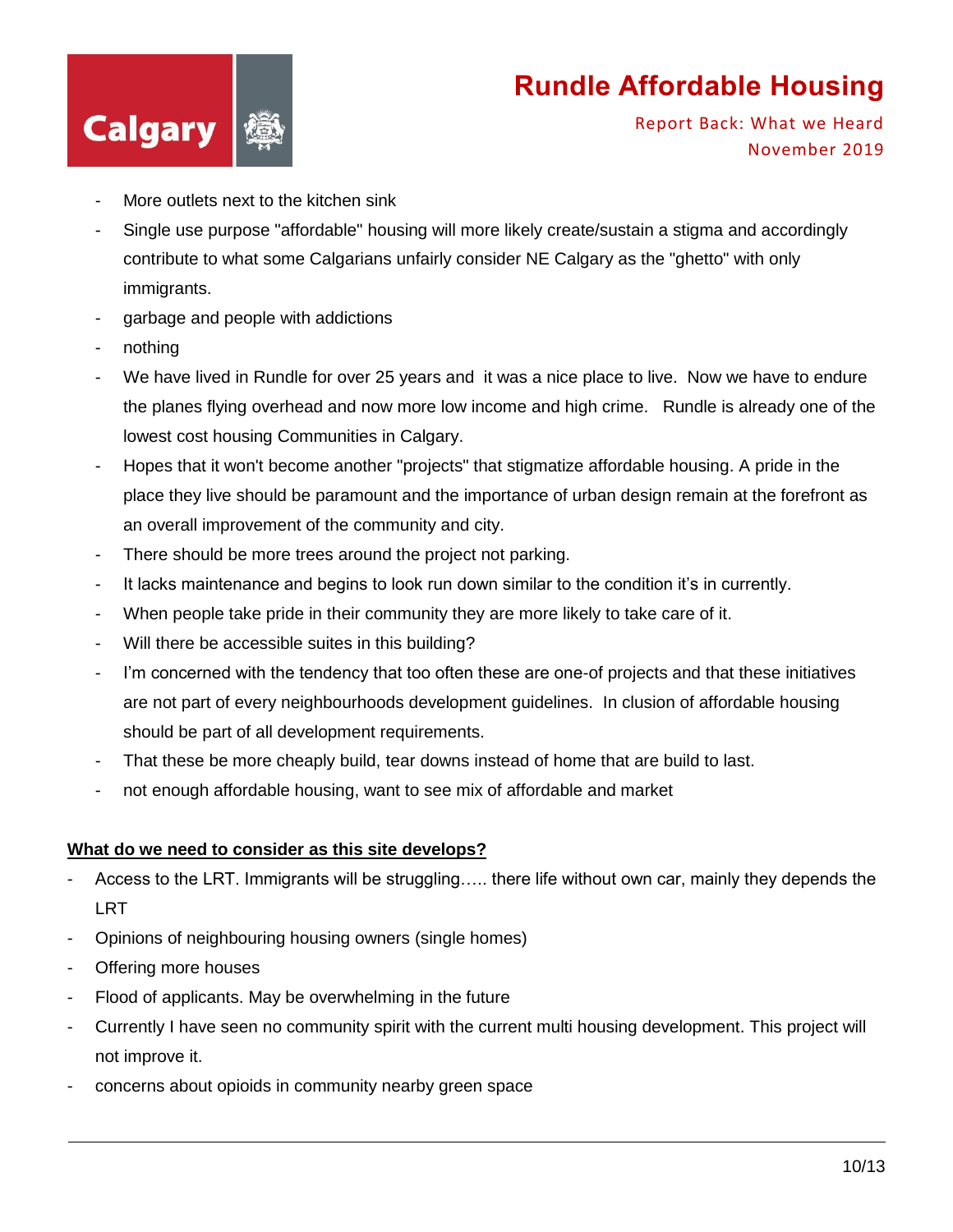

- the signage/address could be more clear mail, taxis, etc get lost
- always dark in the park behind
- inner courtyard for kids or place where they don't go out into traffic
- immigrants 100% will come to the NE
- best access to transit here
- new immigrants are mostly coming to NE
- want residents to take pride in where they live
- walkable community exists
- all levels of school (elementary to high)
- so close to so many schools
- a lot of widows and elderly in surrounding areas
- think of affordable housing as slums, but this doesn't seem that bad
- 20 minute walk to pool, hospital, groceries
- need to be close to everything; can't drive on her own, so needs to be a walkable development
- love the ball court
- cul-de-sac runs east and west, shouldn't run north or south because dense
- Rundle has easy access to everything
- will there be space for kids? For cars?
- bus and train already very walkable
- kids play street hockey around development
- support tenants in affordable ownership. Owen Hart example. Housing project, savings matching, 1 year program for down payment
- need longer term tenancy to integrate into community
- not a lot of garbage receptacles existing
- create something (built form) that goes with the neighbourhood
- nicer-looking developments encourage tenants to take care of it
- Rundle has a large immigrant population (30%)
- not such large complexes that look dark
- CHC has been responsive to neighbour issues
- more than 1 (at least 2) entrance in/out site
- green space is important for family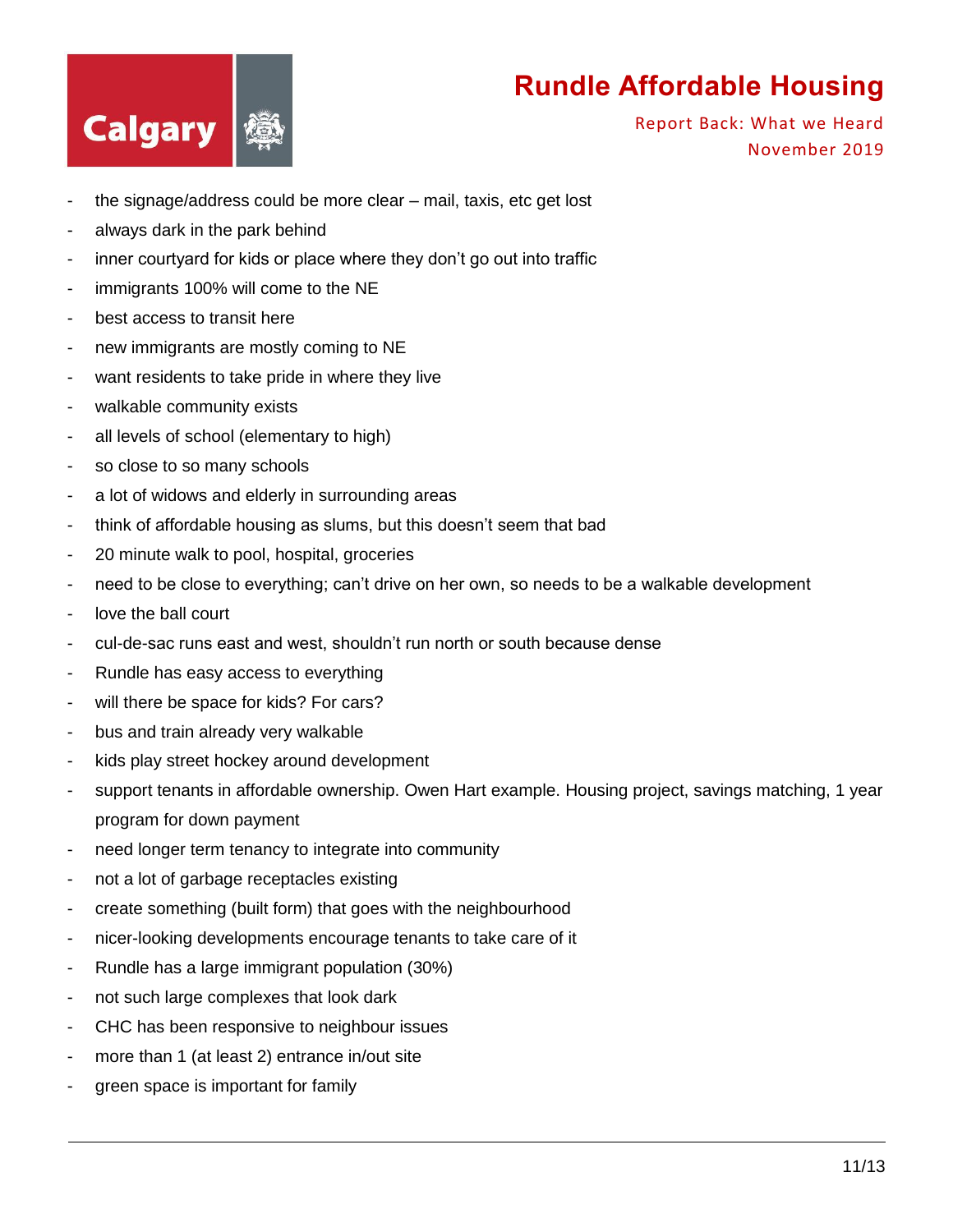

- not too high so that it blends in with the community
- passive house construction; net zero; cost savings in utilities
- lower rent to responsible tenants to act as manager
- prevent housing from going into disrepair
- ensure the building enhances the neighbourhood and adds beauty
- units not taller than 3 storeys
- enough on-site parking
- parking for 145+ visitors
- respect the existing desire lines (walking paths)
- what do the residents behind the development think?
- like the existing
- units that are well maintained encourage people to take better care of the property
- more housing like this
- pretty walkable neighbourhood
- tiny homes on site
- more rental in this area than other areas
- the senior community surrounding is already established don't need to integrate as much. More important for community to integrate with each other
- allow pets
- close to a lot of amenities; people can go without car
- walkable neighbourhood
- safety from discarded materials
- the maintenance of the fence on the south is an issue currently
- like that it will be mixed income housing
- enough green space
- Ensure children have things to do that are free, on-site playgrounds (inside and outside); community room, sperhaps locate what used to be a Hull Patch Project on-site to aid with access., socialcommunity building, access to transit and green spaces.
- Recognizing the need for economic development, the site (and interiors) should none-the-less be an attractive-looking part of the community.